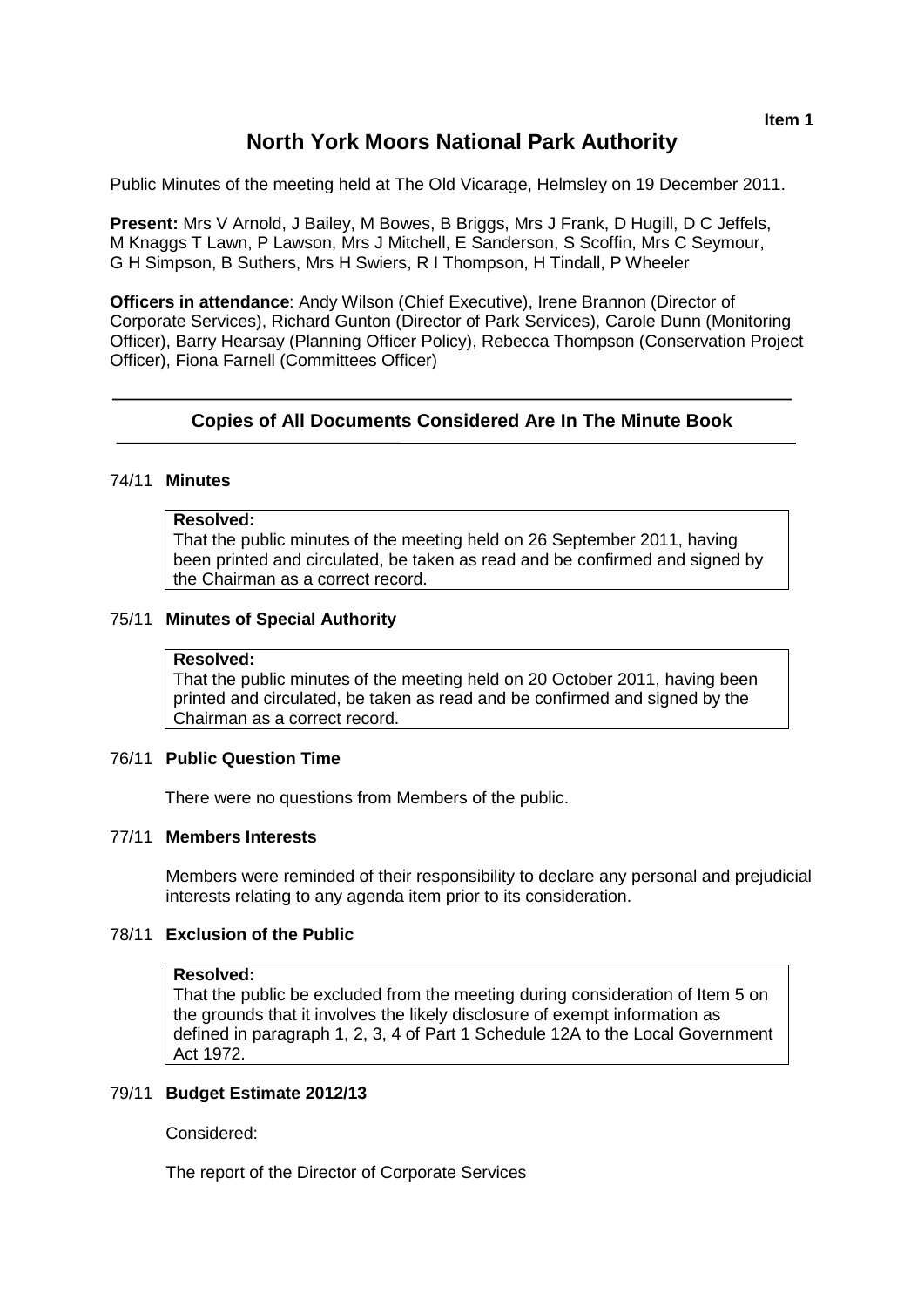The Chief Executive and the Director of Corporate Services presented this item, a powerpoint presentation was shown, a copy of which appears in the minute book.

The Chief Executive updated Members that work to budgets still needed to be carried out to cover aspirations in the Business Plan and Management Plan and therefore asked Members to delay setting final budgets until March 2012 with the potential for a February Special Authority Meeting to discuss the Management Plan and financial/priority issues; Pace Cycles have shown interest in the Sutton Bank retail space with a view to promoting cycling in the area; the Moors Centre tea room license has been advertised and legal services contract process as agreed by Performance Monitoring and Management Committee is nearing the end and it is hoped that a decision would be made before Christmas.

Members supported the idea of delaying some the financial decisions and the recommendation to hold a Special Authority Meeting in February; debated the pros and cons for having a reasonably large reserve but noted the balance of risk/opportunities available; agreed that at the end of 3 years they did not want to see the Authority using reserves to fund revenue and noted that money from the Farm Scheme could be used to help farmers and land managers increase performance not just assist practically.

In answer to questions from Members the Director of Corporate Services, Director of Park Services and the Chief Executive answered Members questions as follows:

- Pace Cycles would be hiring and selling cycles and looking at promoting road cycling with the possibility of less extreme off road cycling subject to land owners consent.
- It is entirely the decision of the Authority to decide on the level of reserve.
- From January as agreed by Members, a fee for pre-application planning advice would come into effect, also Planning Performance Agreements may be used for larger applications which ties both the applicant and Authority into agreed timescales, the applicant may also fund the additional level of work that the application creates.

## **Resolved:**

That Members noted the content of the report and Annex, approved the work undertaken to date on the draft budget, and the further work to be undertaken to finalise the budget before approval in March 2012.

#### 80/11 **Review of the Delivery of Authority Grants**

Considered:

The report of the Director of Conservation.

This item was presented by the Chief Executive with the assistance of the Conservation Projects Officer.

The Chief Executive noted that Farm Scheme grants had declined due to most farms transferring to Entry Level Scheme, Higher Level Scheme and Upland Entry Level Schemes. A number of the remaining farms were on 3 monthly extension agreements covering the remaining elements of the old schemes. This was making the administration of the scheme disproportionably costly; currently the Farm Scheme Agreements were working more like the Authority's Wildlife Conservation Scheme agreements which were much simpler to administer.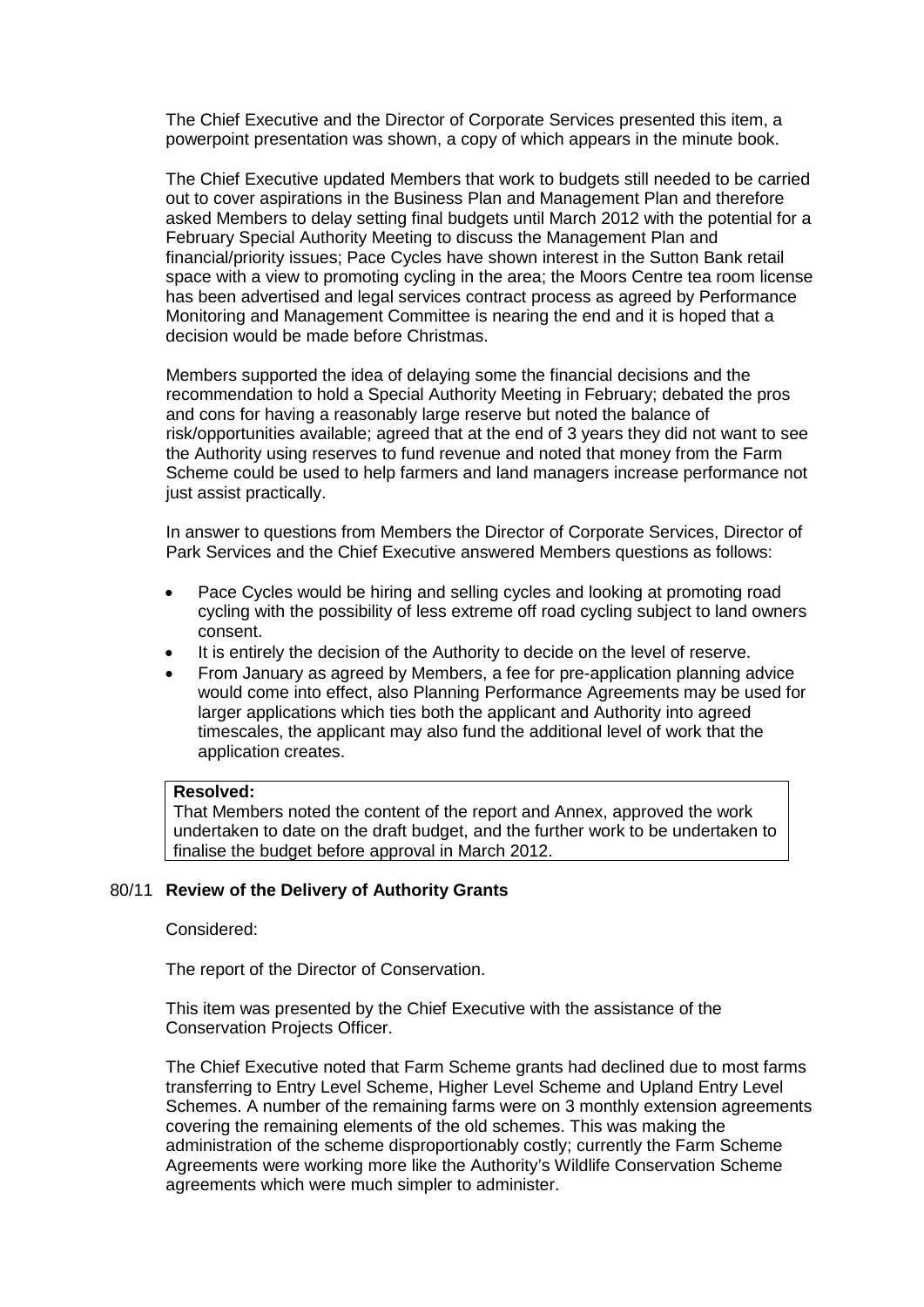Therefore Officers were asking Members to agree to stop the Farm Scheme in its current form and move to a simpler scheme which would not stop grants being available but be simpler to operate.

Members debated this item with some having concerns that the Authority needed to look to the future, 10 years hence when the Higher Level Stewardship Scheme agreements would come to a close, while others felt that the scheme needed reforming and bringing more in line with issues which would tie in with the Management Plan. All Members agreed that the message from the meeting needed to be that there would still be a commitment to farmers in the future in the form of practical grant schemes being available to help farmers achieve Park purposes. This issue would be returned to as part of the Business Plan discussions.

A Member asked Officers to confirm how much money was coming into the area from the England Woodland Grant Scheme?

**Action** – Officers to report back on the England Woodland Grant Scheme.

## **Recommendation:**

That Members approve the proposals for more efficient grant delivery and administration as outlined in Section 6.

#### **Resolved:**

That Members approved the proposals for more efficient grant delivery and administration as outlined in Section 6 with a maintained commitment to support and assist farmers and land managers to achieve Park purposes.

## 81/11 **Review of Committee Structure**

Considered:

The report of the Chief Executive

Members discussed the proposed committee structure and made the following comments:

- Welcome lead role for some Members
- Unsure where tourism fits but will become clearer once the Head of Promotions Officer is in post. Unfinished business on local tourism structures.
- Need to ensure that businesses unrelated to tourism are not missed
- Request better titles for the 1<sup>st</sup> and  $2^{nd}$  purpose forums
- Timings of meetings for young people may need to be looked at perhaps starting meetings late afternoon or early evening.
- Publish member attendances with allowances
- Perhaps a review of the proposed structure could be undertaken after a year
- Task and finish groups work effectively when required
- Need to look at the Sustainable Development Fund and panel

In answer to a question from a Member the Monitoring Officer confirmed that the proposed approach with regards to amalgamating Standards work into the Finance Management and Standards Committee was a consistent approach but agreed that if a complaint against a member was received then that committee would have to appoint a sub-committee to deal with the complaint.

Members went on to discuss a potential reduction in the number of committee members.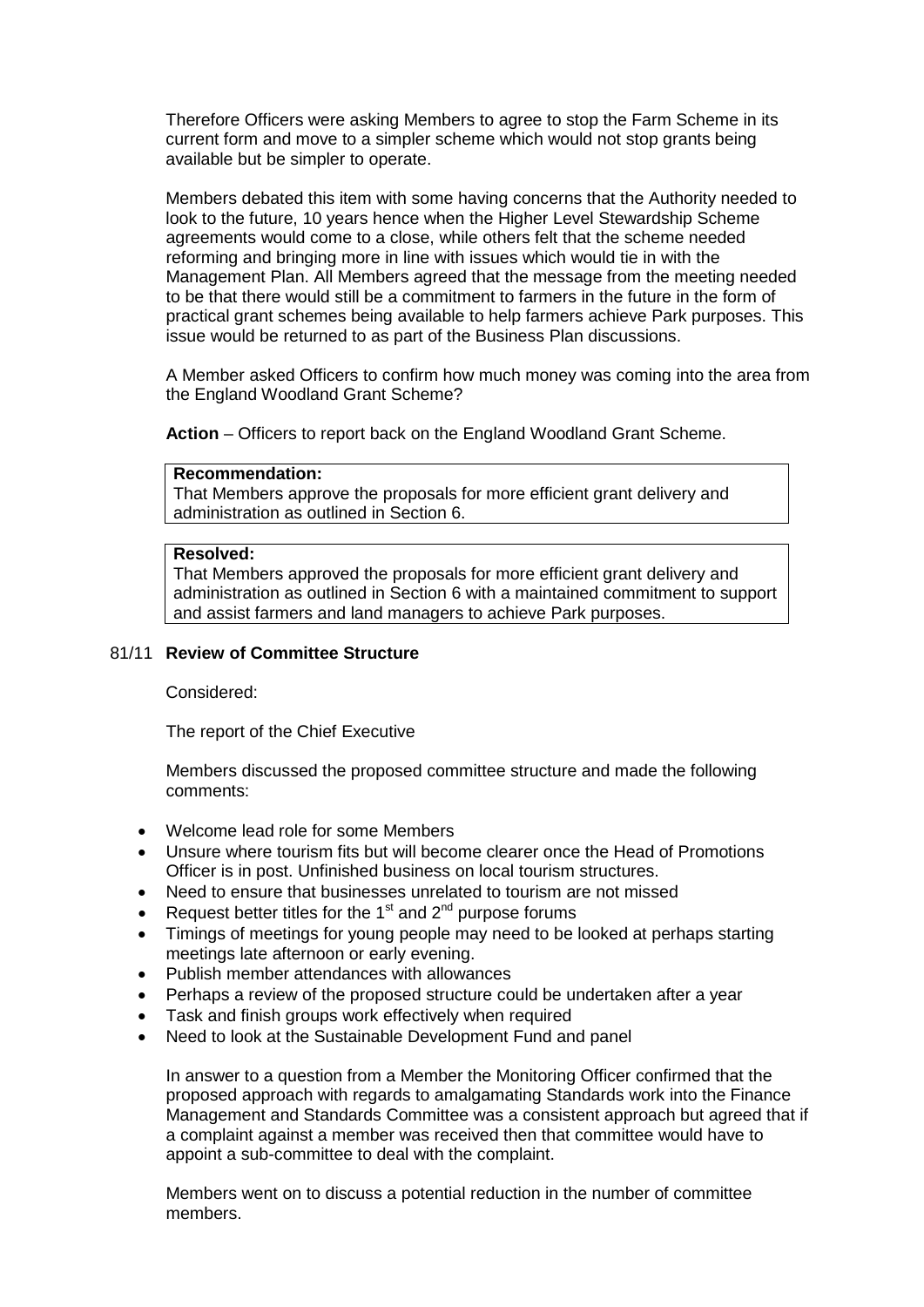The Chief Executive noted that any reduction would not take place until 2013. Members agreed that a reduction in numbers was desirable in principle and that a paper be brought to the Special Authority Meeting in February to be written by the Chief Executive and the Monitoring Officer; that the current Defra appointment process of Secretary of State Members should not be stopped but that one of the appointments may need a short term of office than normal.

## **Recommendation:**

- 1. That Members:
	- i) Approve in principle the Committee structure outlined in **Appendix 1** and Section 4 of this Report;
	- ii) Note that, subject to 1) above, proposals for amending the Scheme of Delegation will be developed and presented to Special Authority in early 2012 for discussion and approval at the full Authority in March;
	- iii) Give Officers their view on a potential reduction in the number of Members and if positive request that a report be presented to the Special Authority for further consideration.

## **Resolved:**

- 1. That Members:
	- i) Approved in principle the Committee structure outlined in Appendix 1 and Section 4 of the Report;
	- ii) Noted that, subject to 1) above, proposals for amending the Scheme of Delegation will be developed and presented to Special Authority in early 2012 for discussion and approval at the full Authority in March;
	- iii) Gave Officers their view on a potential reduction in the number of Members and requested that a report be presented to the Special Authority meeting in February 2012 for further consideration based on the principles for reduction previously agreed.

## 82/11 **Local Sustainable Transport Fund**

Considered:

The report of the Planning Policy Officer

The Officer answered Members questions as follows:

- An electric bicycle is a standard bicycle fitted with a small motor which can be used to assist with a more strenuous cycle ride.
- The proposed financial contribution would be funded from existing budgets.

The Officer confirmed that if the bid was successful the Park and Ride would be up and running for Easter 2014 with a hopper service into Whitby including the addition of the hopper going out to the Moors Centre.

A Member noted that currently a Glaisdale to Whitby hopper service existed and should not be compromised by the bid.

**Action** – The Officer to look into the possibility of a conflict between the hopper and the current service provided in from Glaisdale.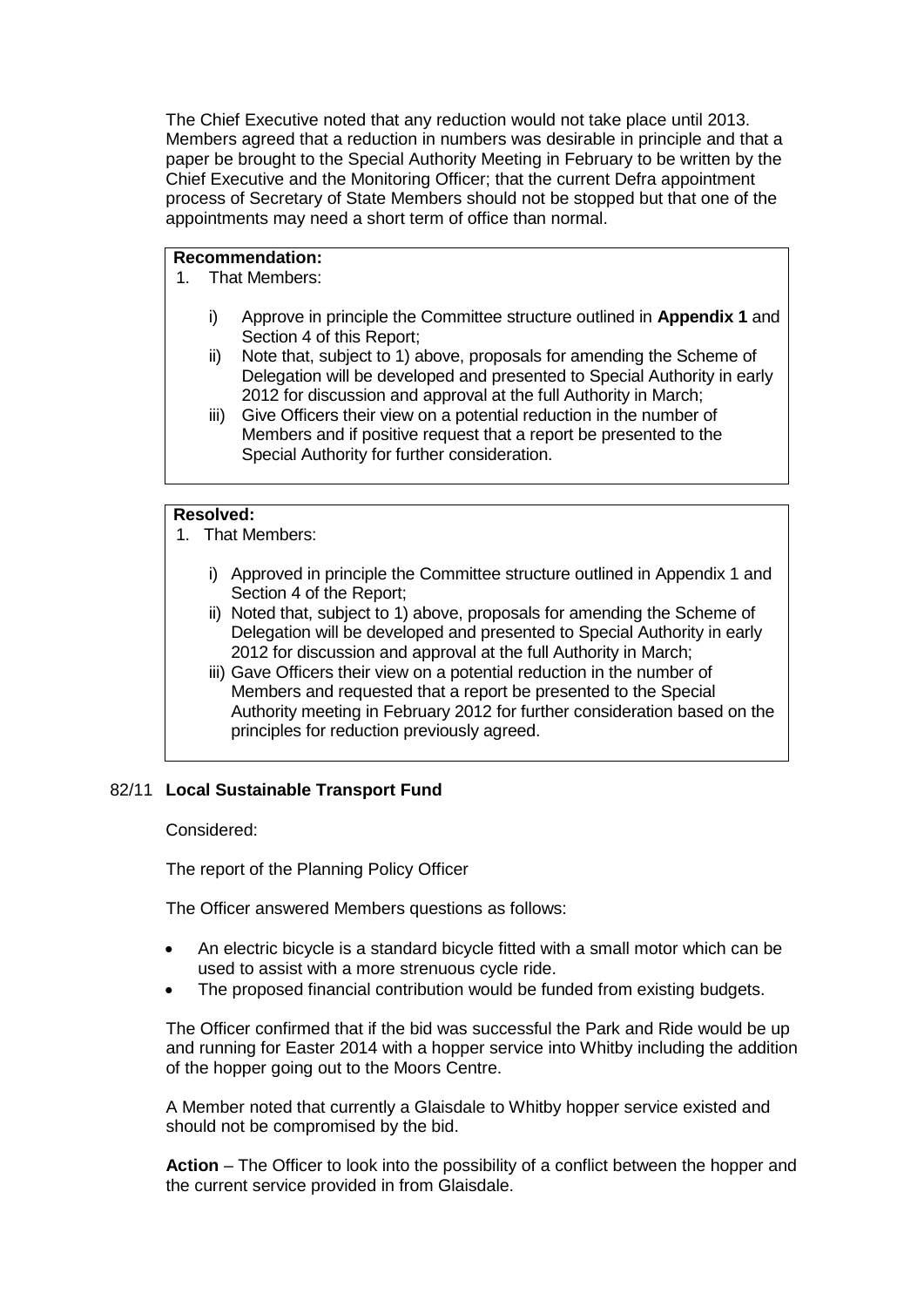**Resolved:**  That Members noted the progress of the bid relating to the Local Sustainable Transport Fund.

## 83/11 **Performance Indicators – Update of Targets**

Considered:

The report of the Director of Corporate Services

#### **Resolved:**

That Members approved the corrected planning targets as reported in paragraph 2.3 to be used in all future publications.

## 84/11 **Sustainable Development Fund – Loan to Esk Energy Ruswarp Hydro Scheme**

Considered:

The report of the Assistant Director of Park Services and the Director of Corporate Services.

The Director of Corporate Services presented this item, a powerpoint presentation was shown, a copy of which appears in the minute book.

## **Mr Lawson declared a personal interest in this item as a Member of the Sustainable Development Fund panel.**

The Director noted that in the table at 4.2 the first risk likelihood/impact should be medium and not low/medium.

The Chief Executive confirmed that Officers would have been happy to recommend the sum as a grant but European State Aid rules prevented this. As a loan, the capital would be repaid with interest. However, in order to minimise risk to the project and to the Authority's investment further steps would be taken to ensure there were no contingent liabilities and confirm the assessment of risk had been made in light of this.

The Director confirmed that loan repayments be made every six months and that the applicants business plan showed that some money would still be able to be invested in the local community by the company.

Members noted that there was a risk attached to the project and that the contingency sum had increased again but felt that it was a good project that needed to be supported.

#### **Resolved:**

That the offer of a loan is increased up to a maximum of £210,000 to account for the facility to draw down an additional £53,000 as described in the report.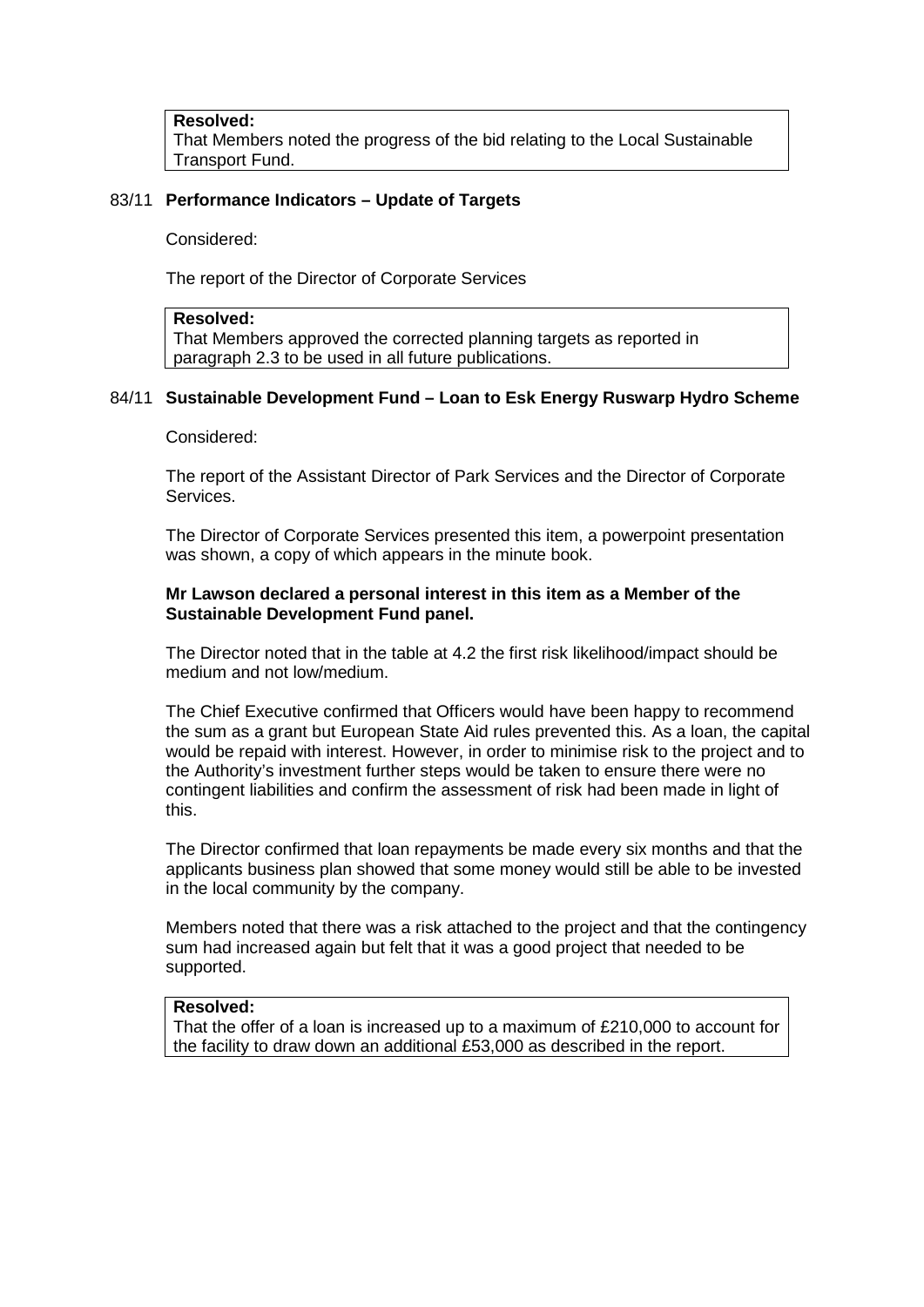## 85/11 **Miscellaneous Report**

Considered:

The report of the Committees Officer

**Resolved:** 

That the report be noted.

## 86/11 **A Presentation by Young People**

A presentation was given by Cameron Spittal, Jacob Bates-Firth and Elizabeth Dodsworth, a copy of the presentations appears in the minute book.

Members questions were answered as follows:

- Contact with young people should still be done by going into schools, the electronic phase is not yet totally embraced by all young people
- More events should be held in the 'Inspired by .....' gallery including holding workshops.
- Revisions to the Esk Valley railway timetable could help with journeys/independent travel.

Suggestions made:

- More events targeted at young people
- Provision of a cycle specific route.

Members thanked Cameron, Jacob and Elizabeth for attending and presenting.

**Action** – Officers commitment to look into the rail times of the Esk Valley rail line.

## 87/11 **A Presentation by ENPAA Director - Paul Hamblin**

The Director gave a powerpoint presentation, a copy of which appears in the minute book and was agreed to be circulated to Members.

In answer to a question from a Member the Director noted that ENPAA worked hard to get senior officials out into the National Parks and where possible assisted/briefed Defra when they seek an opinion. However ENPAA also on occasion goes direct to ministers etc.

The Director confirmed ENPAA's time was spent; 70% spent working with Defra, with the rest of the time spent improving relations with CLG and DCMS and working with other bodies.

The Chair thanked the Director for his presentation and work that is done by ENPAA on behalf of the National Park.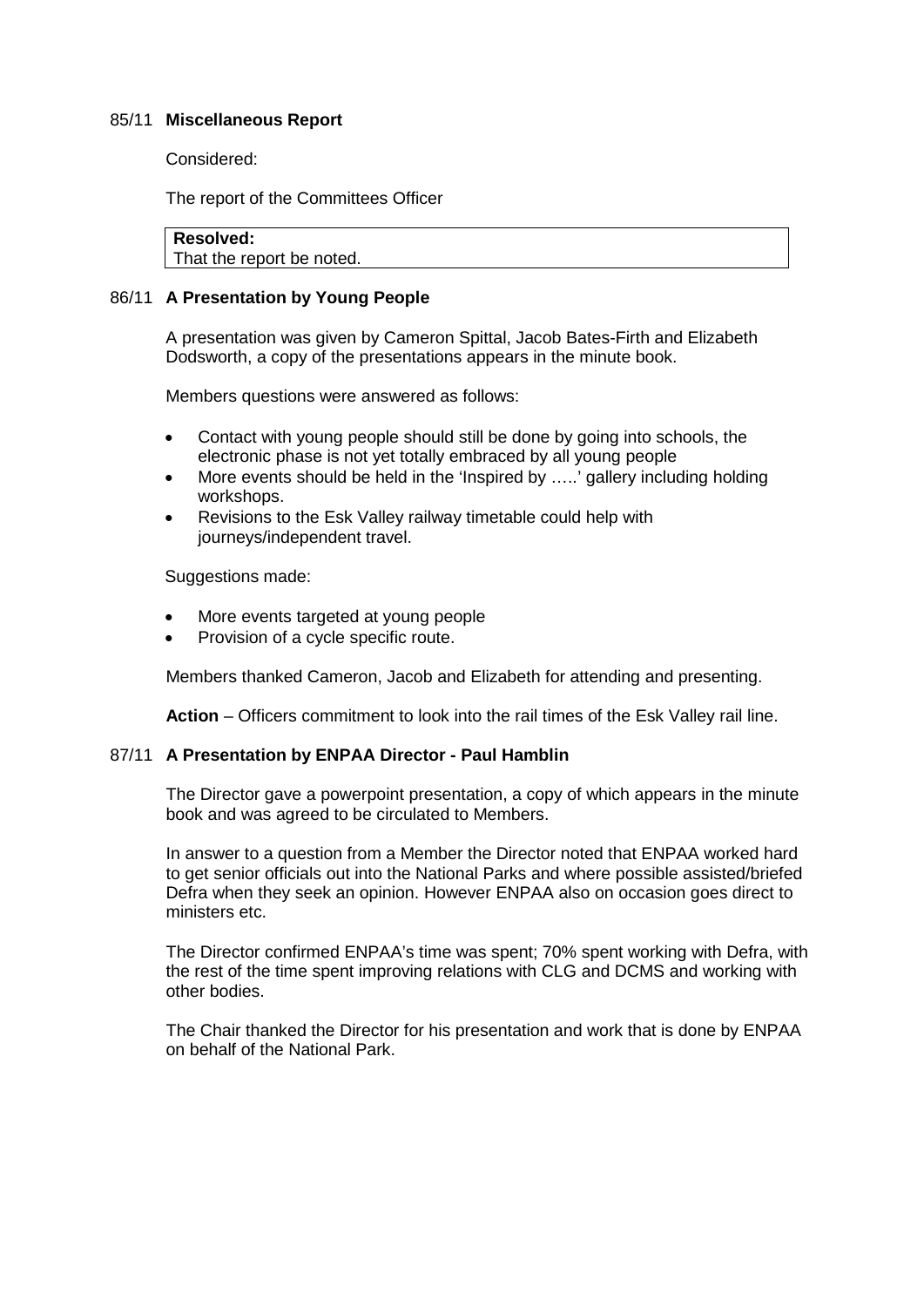## 88/11 **Parish Forum Update**

Considered:

The report of the PA to Chief Executive

```
Resolved:
```
That the issues raised at the Parish Forums be noted.

# 89/11 **60th Anniversary Celebrations**

Considered:

The report of the Information and Interpretation Manager

**Resolved:** 

That the report be noted.